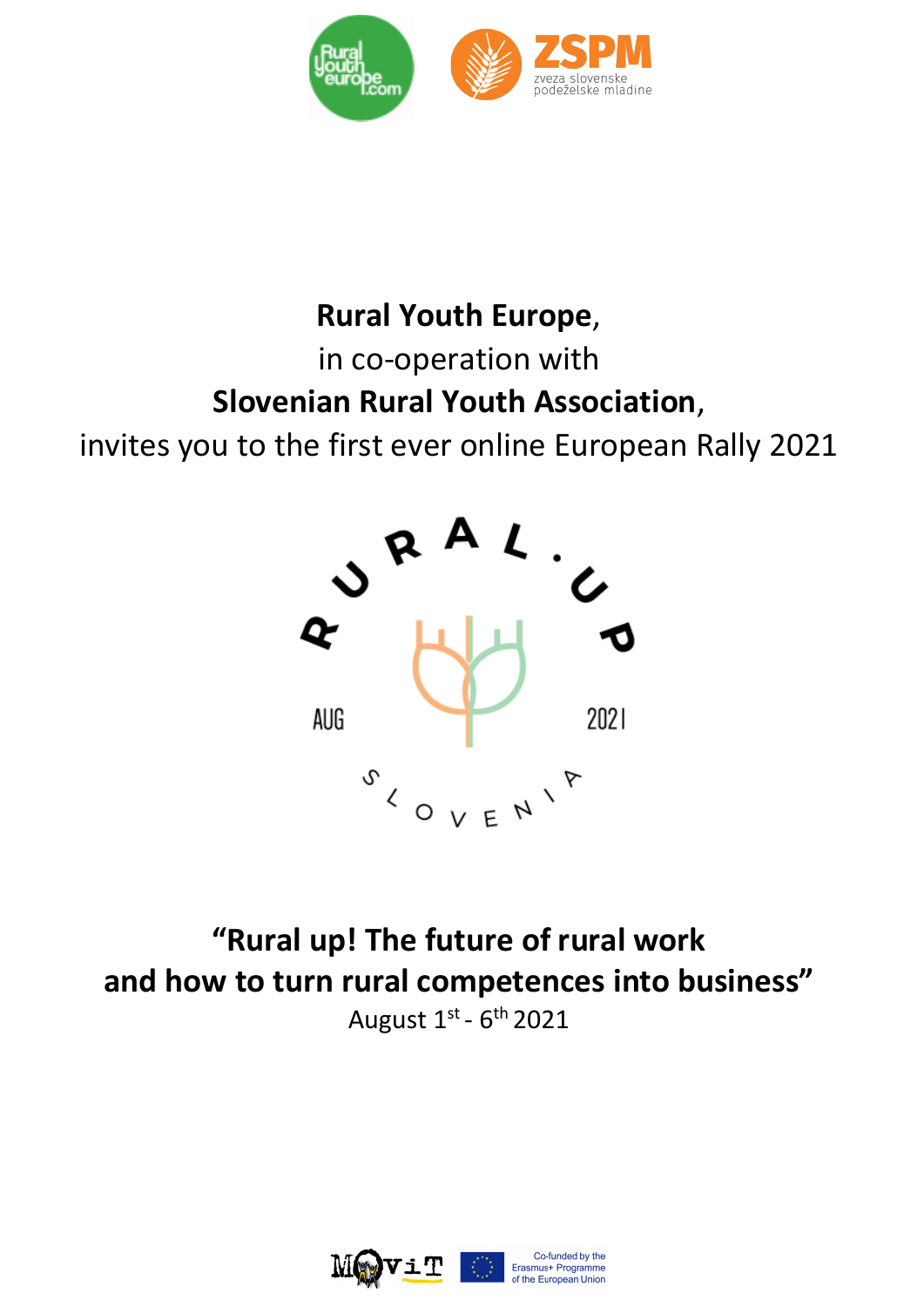

# **Dear Rural Youth**

Slovenian Rural Youth Association and Rural Youth Europe are happy to invite you to the **first ever edition of online European Rally 2021**, taking place from 1st to 6th of August under the title **Rural up! The future of rural work and how to turn rural competencies into business.**

We are living in times in which we have to be quick in thinking and very resistant and who is better at adapting and at being resistant than rural young people!

Rural areas are facing many challenges but they also carry a lot of opportunities. Young people in rural areas have a lot of skills and knowledge of how to use rural resources in a sustainable way, benefiting their personal and professional life and positively impacting the current and future rural communities and environment.

This year's unique European Rally 2021 aims to bring together over 50 people from more than 9 Countries to develop their skills, knowledge and confidence, get inspired, share experiences and best practices, discover their competences, develop new ones and champion that rural areas offer a lot of opportunities for personal and professional development

We warmly welcome young people from all Rural Youth Europe member organisations.

### **Why attend online Rally 2021?**

 $\rightarrow$  You will gain a deeper understanding of rural competencies, rural resources and the rural labour market.

- $\rightarrow$  You will meet amazing people from different European countries.
- $\rightarrow$  You will co-create the proposals about what kind of (rural) Europe you want to live in

 $\rightarrow$  You will gain new competences that will help you in your personal and professional life

**Our Aim** is to empower rural young people to make them aware of the competences they have, the opportunities rural areas have to offer and the competences that can be developed through non formal education and participation in youth organisations.

## **Rally Participants**

Participants should:

- Be aged over 18 years.
- Be active within your own youth organisation.
- Be willing to work on topics that includes competences, resources, jobs, business, labour market and participate in discussions on the future of Europe.

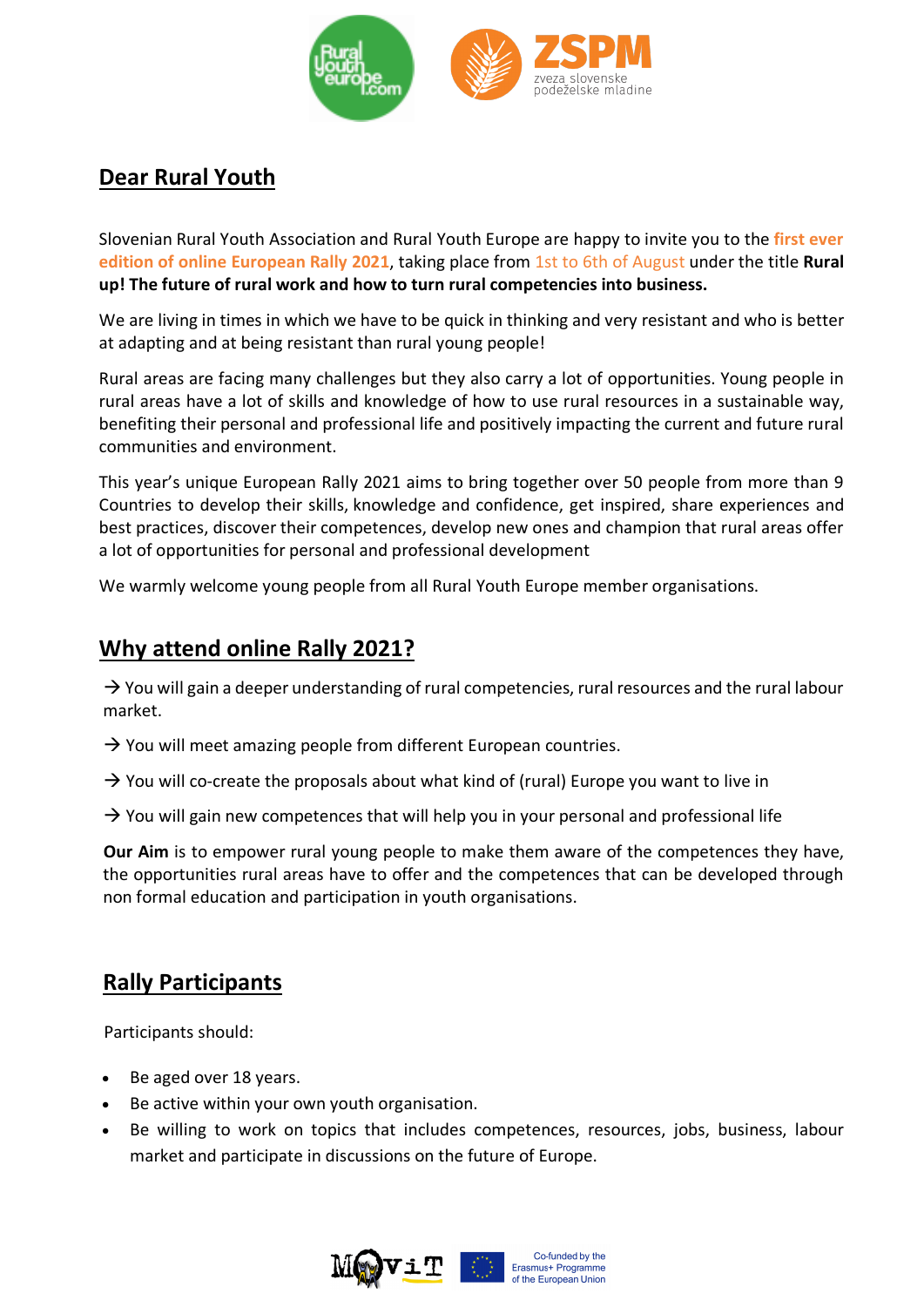

## **Registration**

Please use **the online registration form https://forms.gle/AjZBuf5MrJUudbbY6**

Deadline for registration is **July 19th 2021**. After completing a form, you will receive a confirmation e-mail from Rural Youth Europe.

# **Participation Fee**

There is no participation fee. The project is funded by Erasmus +, Youth in Action programme through MOVIT, Slovenian National Agency for Erasmus + and European Solidarity Corps.

# **How will this Rally look?**



For 6 days (from Sunday to Friday) we will be having a mixture of fun, inspiring and interesting online and offline activities. Each evening from 19.00 CET to 22.00 CET we will be having online activities and each day you will have some time to do different tasks to minimise screen time.



The working methods will include interactive workshops and a series of study visits to explore different aspects of the theme. Sessions are based on non-formal education and will provide opportunities for participants to develop their skills and knowledge as well as to share their experiences.



We encourage close cooperation within the national teams if that's possible we also support that teams spend the week in the same place.



At the end of the event, each participant will get a certificate (Youth Pass) showing the knowledge and skills gained during the week.

#### **The objectives of the project are:**

- To prepare the foundations for an effective learning process for young rural people with regard to rural employment opportunities.
- To familiarise participants with the Sustainable Development Goals of the 2030 Agenda and the EU Youth Goals.
- Introduce participants to a shared understanding of rural realities regarding job opportunities.
- To familiarise the participants with the key concepts and definitions of quality employment and entrepreneurship.
- To provide participants with practical knowledge and experience in the sustainable use of rural resources.
- To create space for the development of quality and innovative jobs in rural areas.